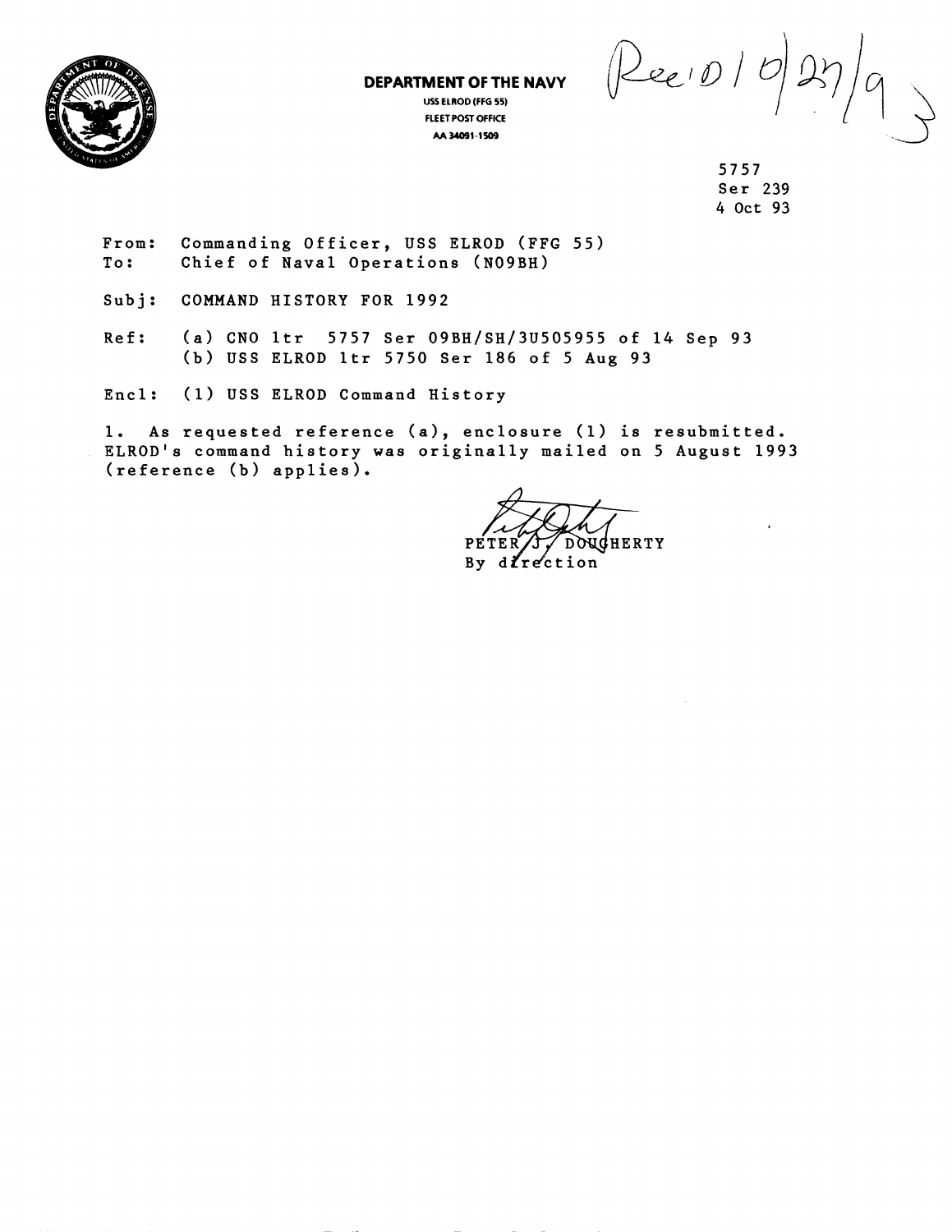## **COMMAND COMPOSITION AND ORGANIZATION**

-

-

☆ 最終的に対応しますから要求になっているのでしょう。

USS ELROD (FFG 55) is an Oliver Hazard Perry class guided missile frigate. She has proven herself capable of many missions USS ELROD (FFG 55) is an Oliver Hazard Perry class guided<br>missile frigate. She has proven herself capable of many missi<br>other than the originally designated duties of Anti-Submarine<br>Warfare (ASW) and Anti-Air Warfare (ASW) Warfare (ASW) and Anti-Air Warfare (ASW) defence of convoys. ELROD'S primary missions are ASW, AAW, and Anti-Surface Warfare **(ASUW).** ELROD is armed with **MK** 46 anti-submarine torpedoes, Harpoon surface to surface cruise missiles, SM-1 surface to air<br>
missiles, a MK 75 automatic, rapid fire 76mm cannon, and a Mk 15<br>
Mod 11 Block 1 fully automatic 20mm Vulcan Phalanx Close In<br>
Weapons System (CIWS). Sensor missiles, a **MK** 75 automatic, rapid fire 76mm cannon, and a *Mk* 15 Mod 11 Block 1 fully automatic 20mm Vulcan Phalanx Close In<br>Weapons System (CIWS). Sensor and control systems include the System, AN/SLQ-32 electronic warfare suite, AN/SPA-49 Air Search Radar, AN/SPS-55 Surface Search Radar, AN/SQS-56 Sonar, AN/SQQ-28 Sonobuoy processor, the SH-60B Helicopter, and various communication systems. USS ELROD is homeported in Charleston, South Carolina, and is under the command of Commander Donald P. Loren. ELROD'S immediate senior command is Commander, Destroyer Squadron FOUR.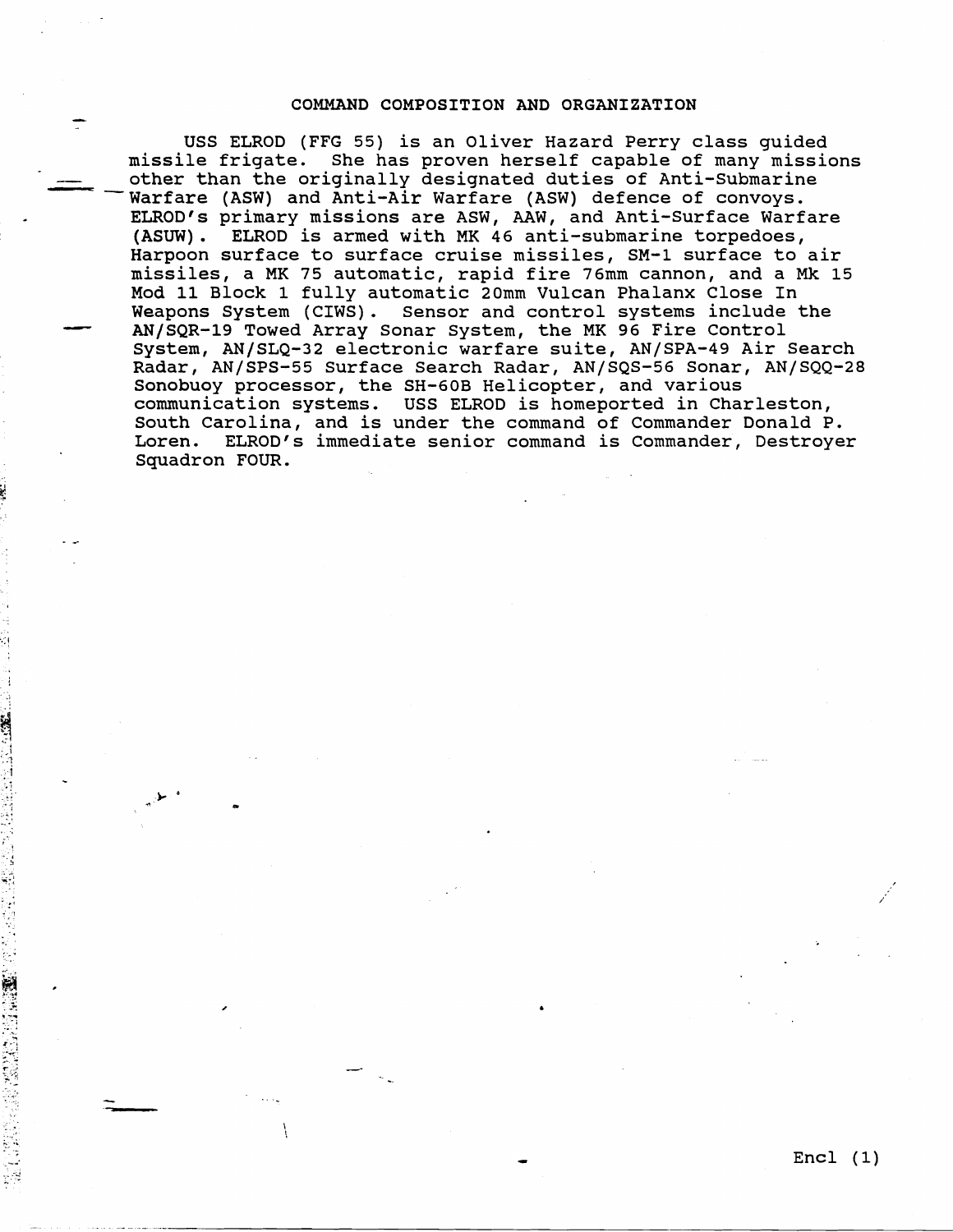## **CHRONOLOGY FOR 1992**

 $\sim$   $\sim$   $\sim$  $\chi \sim 1$ 

 $\mathbb{Z}$ 

 $\equiv$ 

医鼻下颌 医结肠切除术

ساطة القارات المحمول

٠.,

 $\overline{\mathcal{L}}$ 

| 01 JAN                       | Inport Muscat, Oman                          |
|------------------------------|----------------------------------------------|
| 02 JAN - 13 JAN              | Underway for Gulf of Oman Ops                |
| 14 JAN                       | Transit Straits of Hormuz (Northbound)       |
| 15 JAN                       | Underway for Central Arabian Gulf Ops        |
| 16 JAN - 19 JAN              | Inport Mina Sulman, Bahrain                  |
| $20$ JAN - 24 JAN            | Underway for Central Arabian Gulf Ops        |
| 25 JAN - 26 JAN              | Inport Doha, Qatar                           |
| $27$ JAN - 28 JAN            | Underway for Central Arabian Gulf Ops        |
| 29 JAN - 03 FEB              | Inport Jebel Ali, United Arab Emirates       |
| 04 FEB                       | Transit Straits of Hormuz (Southbound)       |
| 05 FEB - 07 FEB              | Inport Muscat, Oman                          |
| 08 FEB - 09 FEB              | Underway for Gulf of Oman Ops                |
| 10 FEB - 11 FEB              | Inport Wudam, Oman                           |
| 12 FEB - 15 FEB              | Transit Gulf of Aden                         |
| 16 FEB - 19 FEB              | Transit Red Sea                              |
| $20$ FEB - 22 FEB            | Inport Jeddah, Saudi Arabia                  |
| 23 FEB - 25 FEB              | Transit Red Sea                              |
| 26 FEB                       | Transit Suez Canal (Northbound)              |
| $27$ FEB - 01 MAR            | Transit Mediterranean                        |
| $02$ MAR - $05$ MAR          | Inport Palma de Mallorca, Spain              |
| 06 MAR                       | Transit Mediterranean                        |
| 07 MAR                       | Transit Straits of Gilbralter (Westbound)    |
| 08 MAR - 13 MAR              | Transit North Atlantic                       |
| <b>14 MAR</b>                | Transit English Channel (Northbound)         |
| <b>15 MAR</b>                | Transit North Sea                            |
| 16 MAR - 23 MAR              | Exercise TEAMWORK 92 (North Sea)             |
| <b>18 MAR</b>                | Crossed Arctic Circle (Northbound)           |
| <b>20 MAR</b>                | Crossed Arctic Circle (Southbound)           |
| 24 MAR - 30 MAR              | Transit Atlantic                             |
| <b>31 MAR</b>                | Anchored Murray's Cove, Bermuda              |
| 31 MAR - 01 APR              | Transit Atlantic                             |
| 02 APR - 03 MAY              | Inport Charleston, South Carolina            |
| 04 MAY                       | Naval Weapons Station, Charleston            |
| 05 MAY - 17 AUG              | Inport Charleston, South Carolina            |
| 05 MAY - 20 JUL              | Ship's Restricted Availability (SRA)         |
| $06$ $\textrm{JUL}$ - 10 JUL | Surface Warfare Training Week                |
| 17 JUL - 14 AUG              | Intermediate Maintenance Availability (IMAV) |
| 03 AUG - 07 AUG              | Integrated Shipboard Assessment (ISA)        |
| 18 AUG - 19 AUG              | Inport Naval Weapons Station, Charleston     |
| 20 AUG - 22 AUG              | Underway Jacksonville Op Area                |
| <b>23 AUG</b>                | Inport Mayport, Florida                      |
| <b>24 AUG</b>                | Underway Jacksonville Op Area                |
| 25 AUG - 02 SEP              | Inport Charleston, South Carolina            |
| 02 SEP - 04 SEP              | Underway Charleston Op Area                  |
| 05 SEP - 08 SEP              | Inport Charleston, South Carolina            |
| 09 SEP - 10 SEP              | Underway Charleston, Op Area                 |
| 11 SEP $-$ 15 SEP            | Inport Charleston, South Carolina            |
| 16 SEP                       | Underway Charleston, Op Area                 |
| 17 SEP - 22 SEP              | Inport Charleston, South Carolina            |
| 23 SEP - 24 SEP              | Underway Charleston Op Area for Operational  |
|                              | Propulsion Plant Examination (OPPE) Board    |

 $Encl (2)$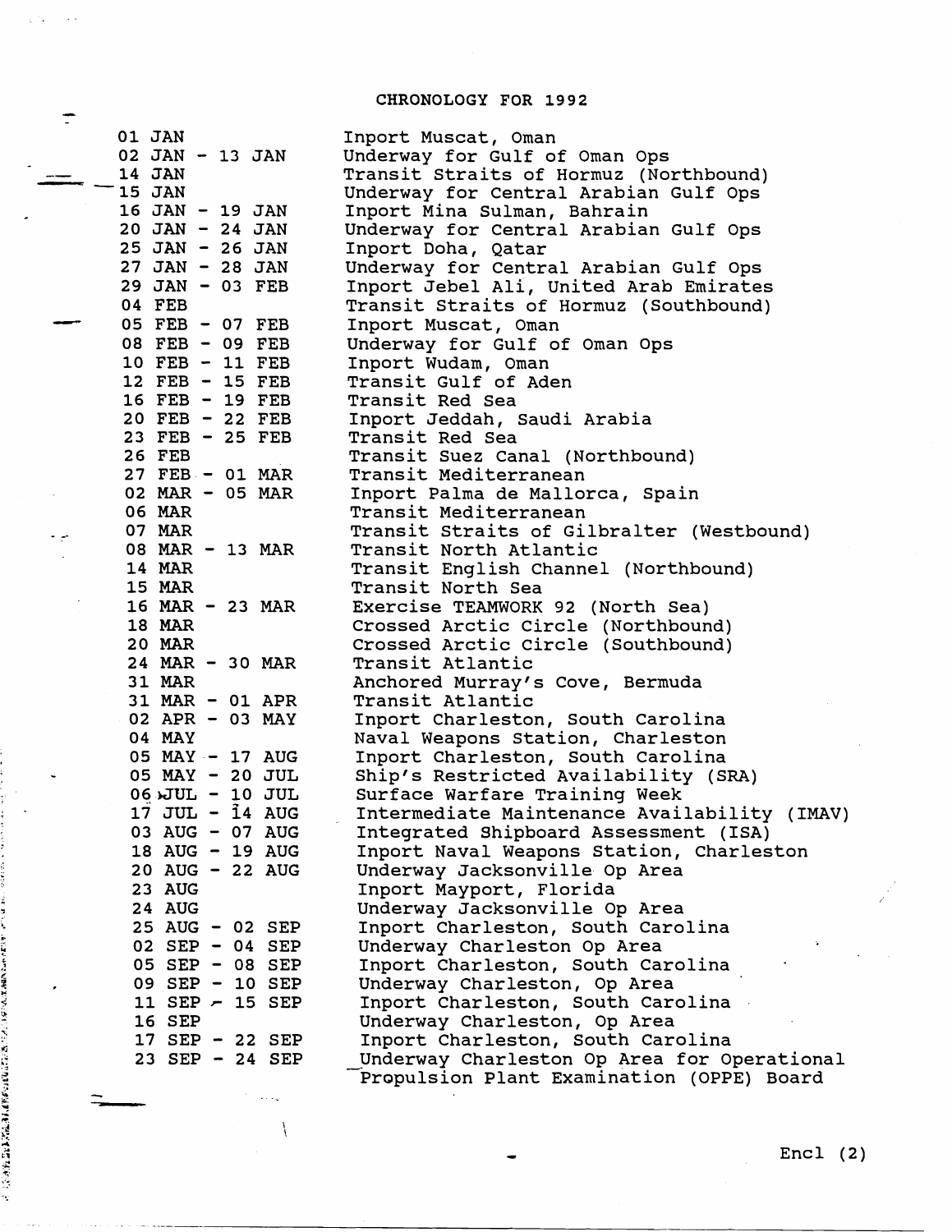## CHRONOLOGY FOR 1992 CONT'D

|                    | CHRONOLOGY FOR 1992 CONT'D                    |
|--------------------|-----------------------------------------------|
|                    |                                               |
| 25 SEP - 30 SEP    | Inport Charleston, South Carolina             |
| 01 OCT - 03 OCT    | Transit Western Atlantic/Caribbean            |
| 04 OCT - 06 OCT    | Inport Santo Domingo, Dominican Republic      |
| 07 OCT - 24 OCT    | Underway Caribbean for Counter Narcotic       |
|                    | Operations                                    |
| 25 OCT             | Transit Panama Canal (Southbound)             |
| 26 OCT             | Inport Rodman, Panama                         |
| $27$ OCT - 04 NOV  | Underway Eastern Pacific for Counter Narcotic |
|                    | Operations                                    |
| 05 NOV - 07 NOV    | Inport Manta, Ecuador                         |
| 08 NOV - 09 NOV    | Transit Eastern Pacific                       |
| <b>09 NOV</b>      | Shellback Initiation                          |
| 10 NOV             | Transit Panama Canal (Northbound)             |
| 11 NOV - 15 NOV    | Underway Caribbean for Counter Narcotic       |
|                    | Operations                                    |
| 16 NOV - 19 NOV    | Transit Caribbean/Western Atlantic            |
| <b>19 NOV</b>      | Inport Mayport, Florida                       |
| $20$ NOV $-23$ NOV | Underway Jacksonville Op Area                 |
| 24 NOV - 06 DEC    | Inport Charleston, South Carolina             |
| 07 DEC - 10 DEC    | Underway Jacksonville Op Area                 |
| 11 DEC - 31 DEC    | Inport Charleston, South Carolina             |

Ì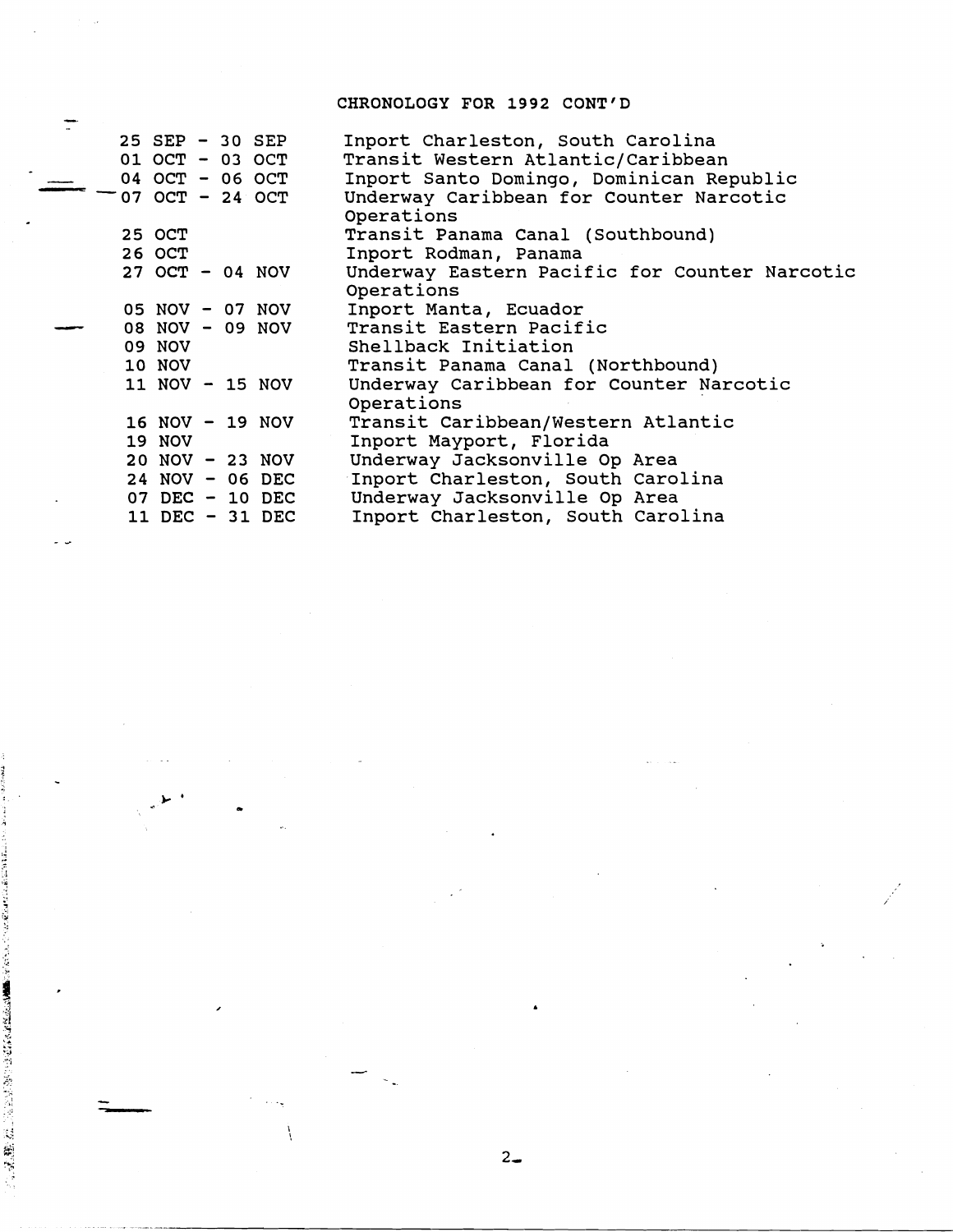## **NARRATIVE SUMMARY FOR 1992**

USS ELROD started 1992 at the mid-point of a six-month deployment to the Arabian Gulf as a unit of Operation Desert<br>
Shield. The second half of the cruise was faster paced than<br>
- the first.<br>
New Year's day was spent in Muscat. Oman, with the crew Shield. The second half of the cruise was faster paced than was the first.

New Year's day was spent in Muscat, Oman, with the crew enjoying a picnic on the beach at the Royal Omani Yacht Club. ELROD departed Oman on 02 January to participate in an ASW Rex-Torp and AAW Missile firings exercise in the Gulf of Oman. From<br>there, ELROD headed north, back into the Arabian Gulf. A brief there, ELROD headed north, back into the Arabian Gulf. stop in Bahrain to have the Mast Mounted Sight System removed was followed by an Encounter-Ex with the Bahraini Navy, and then a stop in Doha, Qatar. In Doha, the American Ambassador hosted a reception, a luncheon, and a Superbowl party for the crew.

ELROD left Qatar to participate in yet another Encounter-Ex, this time with the Qatari Navy. During the exercise, sharp-eyed<br>lookouts spotted a fishing dhow in distress. Immediate lookouts spotted a fishing dhow in distress. assistance was rendered, and the Qatari Coast Guard was notified. ELROD remained on the scene until the Qatari vessel'"fook the dhow under tow.

January ended and February began with a week long Technical Availability (TAV) with the USS Yosemite in Jebel Ali (the commercial port for Dubai), United Arab Emirates.

On February 4th, ELROD completed its final outbound transit of the Straits of Hormuz, and left the Arabian Gulf behind. A port call in Muscat, Oman was to coordinate a Pass-Ex with the Sultan's Omani Navy. After the two-day Pass-Ex, ELROD anchored at the Omani naval port of Wudam, Oman for a post-ex wash-up.

On February 13, ELROD rendevouzed with the other ships of the Eisenhower battle group, and started the transit home. As the ships transited through the Red Sea, a distress call was monitored from the U. S. flagged sailboat "Jake's Fantasia". They were being stopped and boarded by rebels from the Ethiopian civil war. ELROD was ordered to stand-by to render assistance and remained in the area to show the flag and display concern regarding the crew. As ELROD arrived in Jeddah, Saudi Arabia shortly after leaving the immediate area, the Ethiopian government released "Jake's Fantasia" and its crew unharmed. When ELROD left Jeddah, it transited through the Red Sea and Gulf of Suez, and then sailed north through the Suez Canal.

In March, ELROD had a liberty port for four days in Palma de Mallorca, Spain, a needed break for all hands. ELROD left Palma ' and the warm Mediterranean for exercise "Teamwork 92" in the North Sea. Balmy conditions were soon forgotten as the ship encountered twenty-foot seas, hundred knot winds, and freezing temperatures off the coast of Norway. All non-Bluenoses-were properly initiated when the ship crossed the Arctic Circle.

Calm seas and warm temperatures were a welcome relief as ELROD picked up the "Tigers", (dependent males), who would ride from Bermuda back to Charleston. Various events showed the tigerswhat life at sea is like and filled the days en route to Charleston. April 2nd marked ELROD's long anticipated return<br>- home to family and friends. home to family and friends.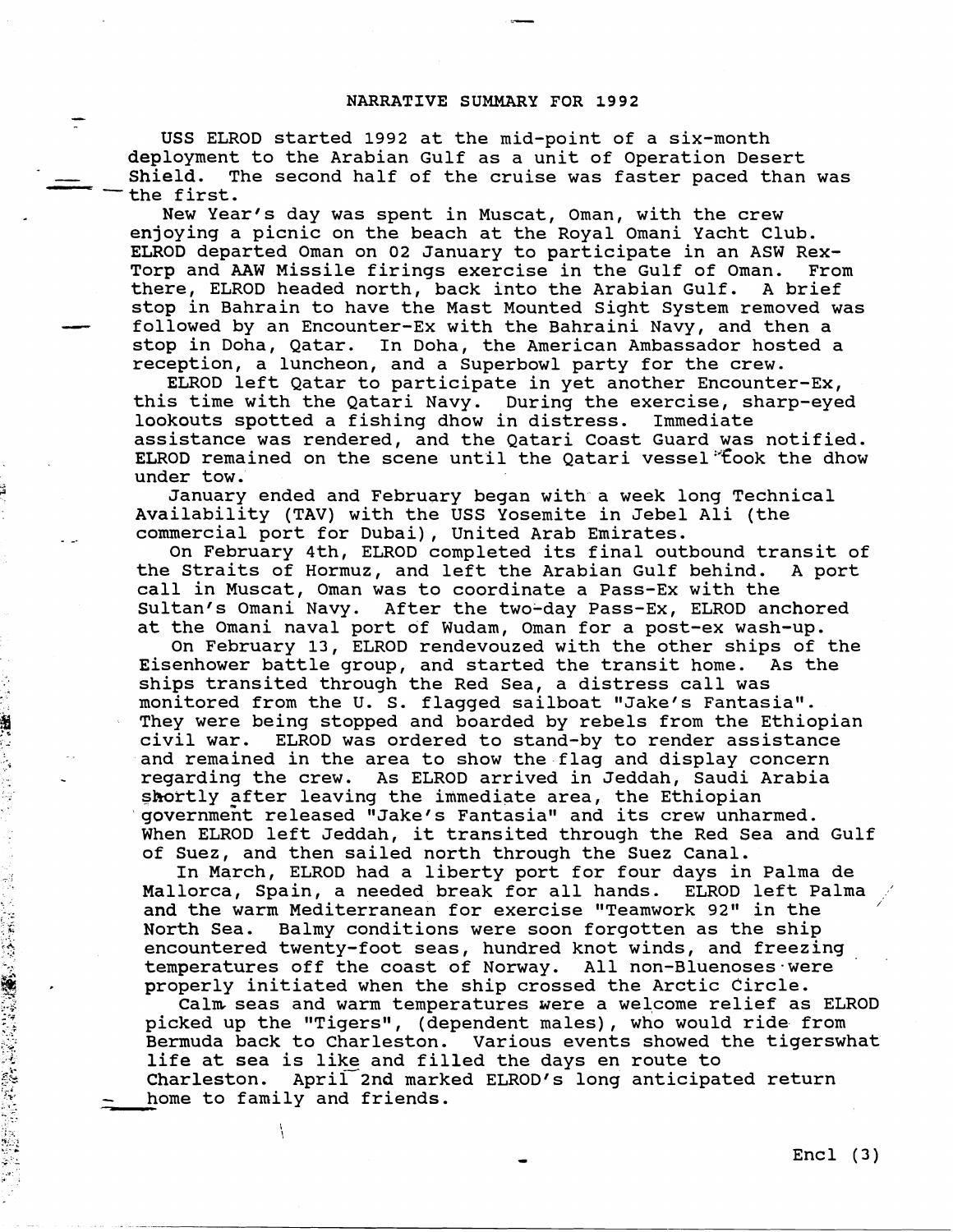April was spenr in a post-deployment scand-down. ELROD made a trip up-river to the Naval Weapons Station to conduct a weapons off-load in early May, and then returned to the Charleston Naval Station for a Ship's Restricted Availability (SRA).

During the SRA, which lasted from May 5 until July 14, over -600 jobs were completed. Phalanx was upgraded to a Mod 11 Block 1 model, the MK 13 GMLS was overhauled and upgraded, crew head facilities were completely overhauled, all laundry equipment was replaced, and all weather decks were refinished. As busy as the crew was with the SRA, there were other things going on at the<br>same time. Admiral Redd, Commander, Cruiser-Destroyer Group Admiral Redd, Commander, Cruiser-Destroyer Group Twelve conducted and awards ceremony on ELROD on May 7. In July, ELROD won Charleston's Surface Warfare Training (SWT) week competition, completed the SRA, and started an **IMAV.** 

ELROD started the steps needed to return to operational readiness during August. The Integrated Shipboard Assessment was passed with scores of good to excellent in all areas. Sea trials were conducted, and preparations for the Operational Propulsion Plant Examination (OPPE) began. These continued until the last week of September, when ELROD passed OPPE with an overall grade of Good.

In October, ELROD left Charleston to conduct Counter Narcotic Operations in the Caribbean Sea and Pacific Ocean. The ship's<br>first stop was in Santo Domingo, Dominican Republic. There, the first stop was in Santo Domingo, Dominican Republic. crew participated as honor guards while the remains of Christopher Columbus were moved to the new tomb and lighthouse built to mark the 500th anniversary of his discovery of the New World. During the procession, ELROD'S saluting battery conducted echoing fire to the Dominican flagship in a 21-gun salute to Columbus.

Moving to another front to the war on drugs, ELROD sailed southward through the Panama Canal and into the Eastern Pacific Ocean in late October. In November, a trip across the equator to Manta, Ecuador showed the crew a different culture than they had experienced before. As the ship returned to the northern hemisphere, the slimy polliwogs in the crew were duly initiated into the realm of Davy Jones and became trusty and honorable shellbacks. Their suffering was but a token penance for their crimes!

On November loth, ELROD passed back through the Panama Canal and into the Caribbean. After another week of Drug Interdiction operations, ELROD sailed back to Mayport, and Charleston. Following Thanksgiving weekend, ELROD was back at sea, this time providing flight deck services for SH-GOB pilots in refresher training. On December 11, the ship returned to Charleston and the start of a well deserved holiday stand-down, which lasted for the rest of the year.

During 1992, USS ELROD operated in over half of the globe. Patrol areas included the Arabian Gulf, Gulf of Oman, Indian Ocean, Red Sea, Mediterranean Sea, Atlantic Ocean, North Sea, Norwegian Sea, Caribbean Sea, and eastern Pacific Ocean. Operations were conducted from north of the Arctic Circle to south of the equator. -Missions encompassed peace keeping, multithe rest of the year.<br>
buring 1992, USS ELROD operated in over half of the glol<br>
Patrol areas included the Arabian Gulf, Gulf of Oman, India<br>
Ocean, Red Sea, Mediterranean Sea, Atlantic Ocean, North SA<br>
Norwegian Sea, Cari operations, apd training. **ELROD** worked with navies from Great ',

e e F